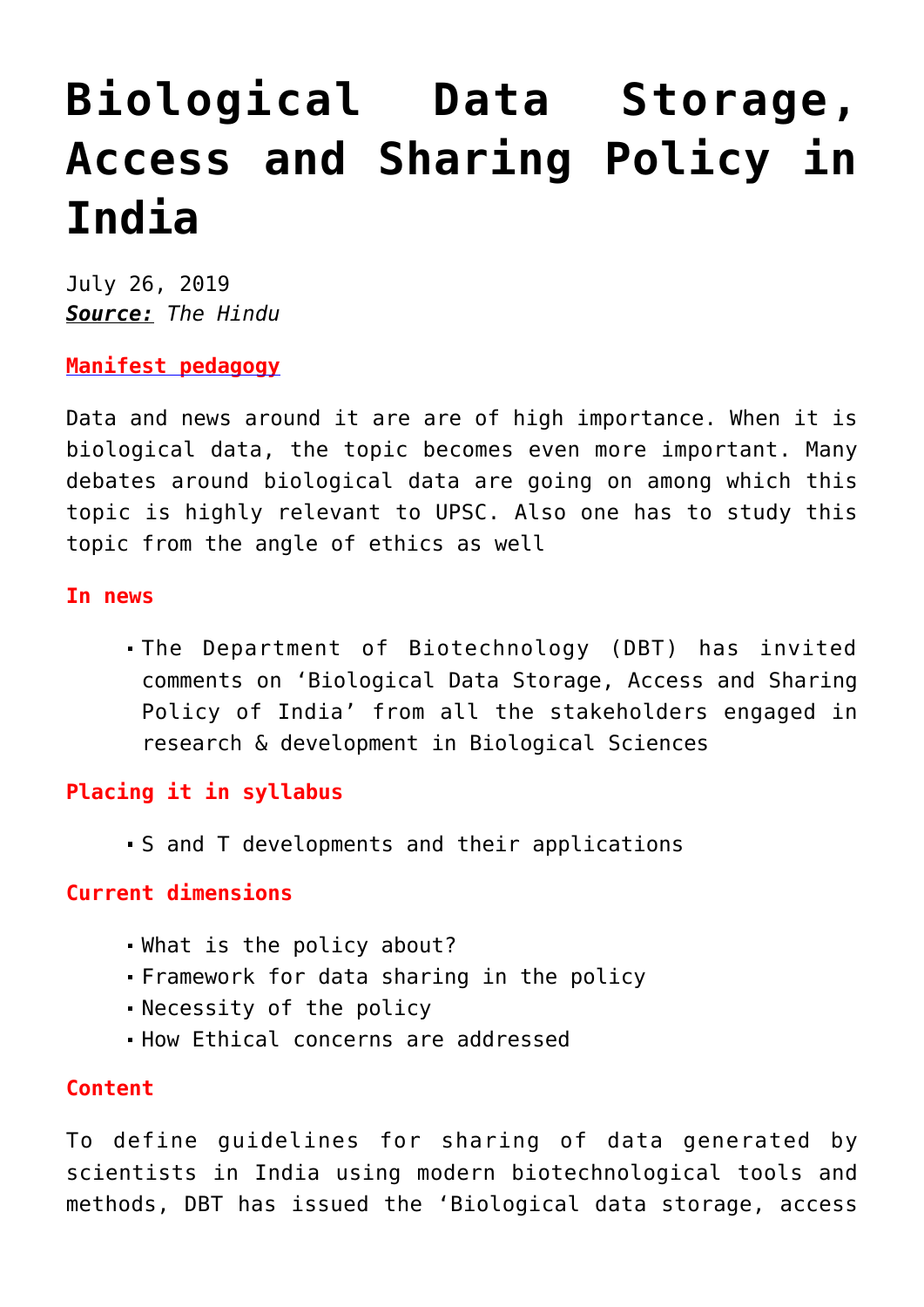and sharing policy of India'.

## **Necessity of the policy:**

Advances in DNA sequencing and other high-throughput technologies have enabled government agencies to fund research towards generation of large volumes of biological data in various sectors of Biosciences. Several scientists use government funds to conduct research and collect biological specimens and data such as DNA samples, cell and tissue samples, store these details in databases and often lock them up barring access to other researchers and scientists who may be interested in them.

This leads to duplication of data collection exercises, lost opportunities to access data collected over the years and a wastage of public money. Therefore, DBT prepared Zero Draft on 'Biological Data Storage, Access and Sharing Policy of India (BDSASP)' aiming at broad research use of biological data that enhances public benefits by facilitating speedy discoveries in biosciences directly associated with human being.

According to the draft, "Raw (Level-1) data must be shared, by placement on a database identified and approved by the funding agency of the Government of India, within one year of generation of the data. If no such database is identified by the agency, then raw data must be made available to anyone working in any Indian institution, public or private, requesting for these data".

Data generated from public funds are for public good. The necessity of data-sharing is to accrue maximal benefit from public investment in generation of data

### **What is the policy about?**

This document provides broad guidelines for biological data in general and pertains to modern high-throughput, high-volume data in particular. (e.g. data generated by nucleic acid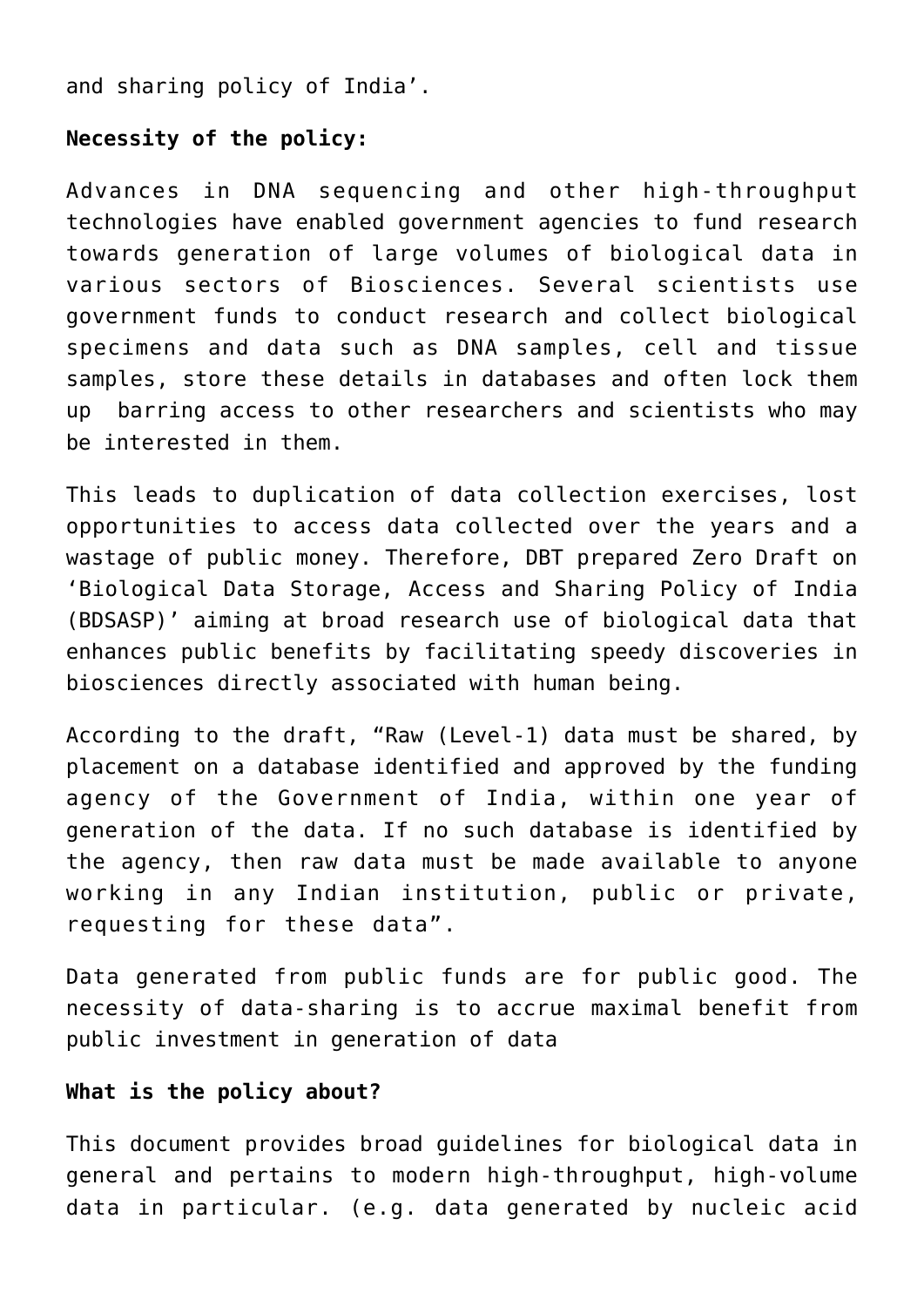sequencing and microarrays, biomolecular structures and flow cytometry). The guidelines allow for easily sharing the data not just with public research facilities, but also private labs and even for international collaborations. The guidelines aim to create a central National Biological Data Bank

Framework for Data Sharing and Access

(a) Data generated from publicly-funded projects should be shared openly for public good, safeguarding the ethical issues that may arise out of shared data.

(b) High standards and best practices should be used in generation, management and access to data.

(c) Shared data will always be de-identified.

(d) Under specific circumstances, even data generated using public funds may not be provided open access, and may be provided under a managed/controlled access protocol.

(e) To enhance use of data, metadata must also be released in a timely manner.

(f) Access to data that are of "sensitive" nature may be barred, even if generated using public funds.

(g) The conduct of research must not be jeopardized by release of data. The research organization must ensure that due consideration is given to protect the interest of the data generator.

(h) There may be a period of moratorium before the data generator releases the data in the public domain. The period of moratorium may vary with the nature of the data; public resource data need to be released without any significant time lag

**Addressing ethical concerns:**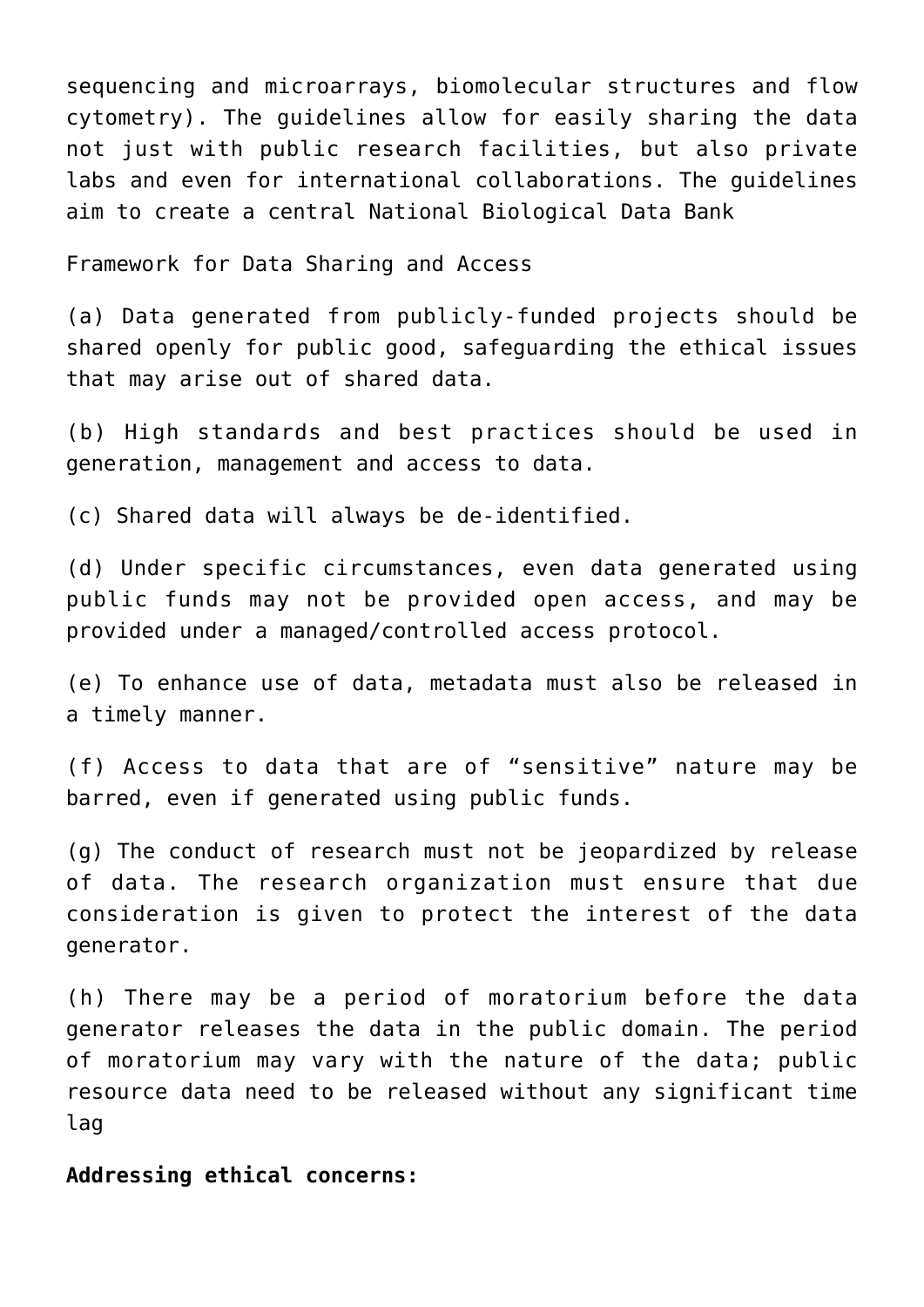Since data are a public resource, there are primarily three stakeholders: resource funders who help generate this resource, producers and users of this resource. All three stakeholders must assume responsibility on how the data may be shared. Even though data are a public resource, sharing of data have ethical implications

- Responsible data-sharing implies that certain **principles** are to be followed. These include, **Protection of privacy and confidentiality:** Shared data must not include any personal identifiers and must have been collected with informed consent, including consent to share data after adequate de-identification.
- Care must be taken to ensure that the data resource is not used to ostracize communities; ethnic, religious, geographical or any other.
- Appropriate ethical approval(s) need to be obtained by the data-submitter prior to data submission.
- The quality of the data must be of a high standard, unbiased and verifiable. The data submitter is responsible for ensuring high quality and authenticity of submitted data.
- Appropriate security features must be embedded in the storage and access framework to avoid breach of datatrust.
- Features to enable tracing of chain of data access may be built-in.
- Mechanisms for obtaining feedback from resource users must be put in place in order to improve data quality, data access, data integrity and interoperability.
- Data-sharing policy must be transparent and must state in a publicly-accessible manner the policy of data transfer within and across national boundaries, with public and private organizations, for knowledge and commercial use, etc.
- There should also be a formal mechanism to register complaints of data misuse and to handle such complaints.